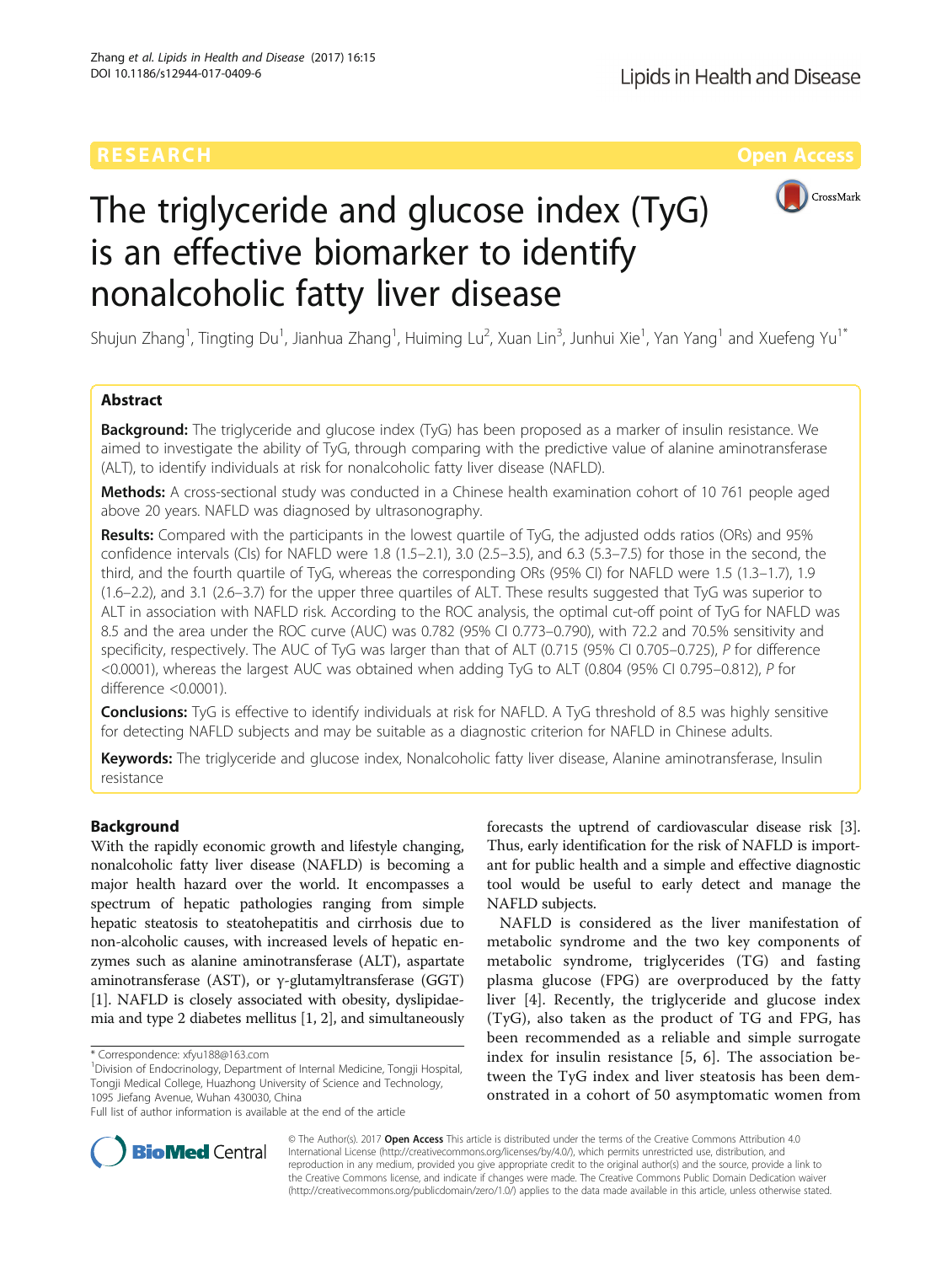Mexico [[7\]](#page-7-0), however, whether the TyG index is able to detect NAFLD risk in Chinese adults has not been investigated.

Among biochemical measurements, serum ALT appears to be one liver enzyme that is most relevant to liver fat content [[8](#page-7-0)], and it is used as a simple marker for hepatic steatosis in large-scale screening studies [[9](#page-7-0)–[11](#page-7-0)]. Therefore, we aimed to characterize and compare the usefulness of TyG and ALT for identifying individuals with the risk of NAFLD in a large cohort of Chinese adults who underwent health examination.

#### Methods

#### Subjects and study design

The study participants were Chinese employees aged above 20 years from Wuhan Iron and Steel Company (WISCO). As our previous studies introduced [\[12](#page-7-0), [13](#page-7-0)], the data came from health examination of all employees and retired workers at the WISCO General Hospital in 2009. Questionnaires were utilized for demographic characteristics such as age, sex, medical history, family history, and smoking and drinking status. The exclusion criteria included carrying hepatic virus infections, autoimmune hepatic disease, other chronic hepatic diseases, taking medicines for established diabetes and dyslipidaemia, missing data on age, sex, blood pressure (BP), body mass index (BMI), FPG, TG, ALT or B-ultrasonic examination for liver. Finally, there were 10,761 participants included in present analysis, consisting of 6,758 men and 4,003 women. The fact that 62.8% of the participants were men was in consistent with the proportion of male employees at WISCO. Our study was approved by institutional review board of WISCO General Hospital, and the informed consent requirement was exempted because of our retrospective estimation of deidentified database.

#### Clinical measurements

As our previous studies described, physical examination was performed and anthropometry was obtained comprised of weight, height, and BP. BMI was calculated as weight (in kilograms)/height square (in metres). Fasting blood samples were collected after at least 10 h overnight and analyzed for the biochemical measurements, such as ALT, FPG, uric acid (UA), white blood cell (WBC) count, hepatitis viral antigen/antibody, and serum lipids, including TG, total cholesterol (TC), highdensity lipoprotein cholesterol (HDL-C), and low-density lipoprotein cholesterol (LDL-C). All the measurements were determined by an auto-analyzer (Hitachi 7600, Ltd, Tokyo, Japan). The product of triglyceride and glucose was calculated as established formulas, TyG = Ln [TG (mg/dl) FPG (mg/dl)/2] [[5](#page-7-0)].

# Definitions for NAFLD and metabolic disorders

According to guidelines proposed by the Asia-Pacific Working Party [\[14\]](#page-7-0), NAFLD was diagnosed by the presence of fatty liver, and simultaneously ruled out excessive alcohol intake (>140 g/week for men, >70 g/week for women) and the history of carrying hepatic virus and utilization of steatogenic or hepatotoxicity medicines. Fatty liver was assessed as the presence or absence of hepatic steatosis by ultrasound scan, identified by one professional operator using standard method, the presence of increased echogenicity of liver compared to renal cortex.

BMI was classified into two groups according to the World Health Organization (WHO) Asia-Pacific guidelines [[15](#page-7-0)]: non-obese (normal weight/overweight) (BMI < 25 kg/m<sup>2</sup>) and obese (BMI  $\geq$  25 kg/m<sup>2</sup>). Hypertension was defined as systolic/diastolic BP ≥140/90 mmHg or use of antihypertensive drugs [\[16\]](#page-7-0). Hyperuricaemia was defined as serum uric acid over 420 μmol/L for male, and 360 μmol/L for female [\[17](#page-7-0)]. High WBC count was considered as the highest quartile of WBC count in the present study (the highest quartile:  $>6.8 \times 10^9$ /L).

# Statistical analysis

All statistical analyses were performed by SPSS version 20.0 (Chicago, IL, USA). Normality testing was conducted, and continuous variables were expressed as median and interquartile ranges (IQR) because of their skew distribution, while categorical variables were presented as percentages. Differences between NAFLD participants and non-NAFLD individuals were assessed using Mann–Whitney  $U$  test for continuous variables and chi-square test for categorical variables.

Binary logistic regression analysis was conducted to calculate odds ratio (OR) and 95% confidence intervals (CI) for NAFLD in different TyG and ALT quartiles. Four models were applied: model 1 was unadjusted. Model 2 was adjusted for age, sex and BMI. Model 3 was adjusted for all variables in model 2 plus systolic BP, UA and WBC. Model 4 was adjusted for all variables in model 3 plus TyG for ALT quartiles or plus ALT for TyG quartiles. The multi-variable adjusted ORs and corresponding 95% CIs for NAFLD associated with the highest quartile of TyG or ALT, compared with the lower three quartiles, were further estimated in subgroups classified by sex, age, BMI, BP, UA, and WBC.

Finally, we performed the receiver operating characteristic (ROC) curve analysis to test the ability of TyG to diagnose NAFLD. The sensitivity, specificity, and Youden index of TyG were calculated, and the optimal cut-off value of TyG for detecting NAFLD was derived from the point with the maximum Youden index. Comparisons between the areas under the ROC curve (AUC) of TyG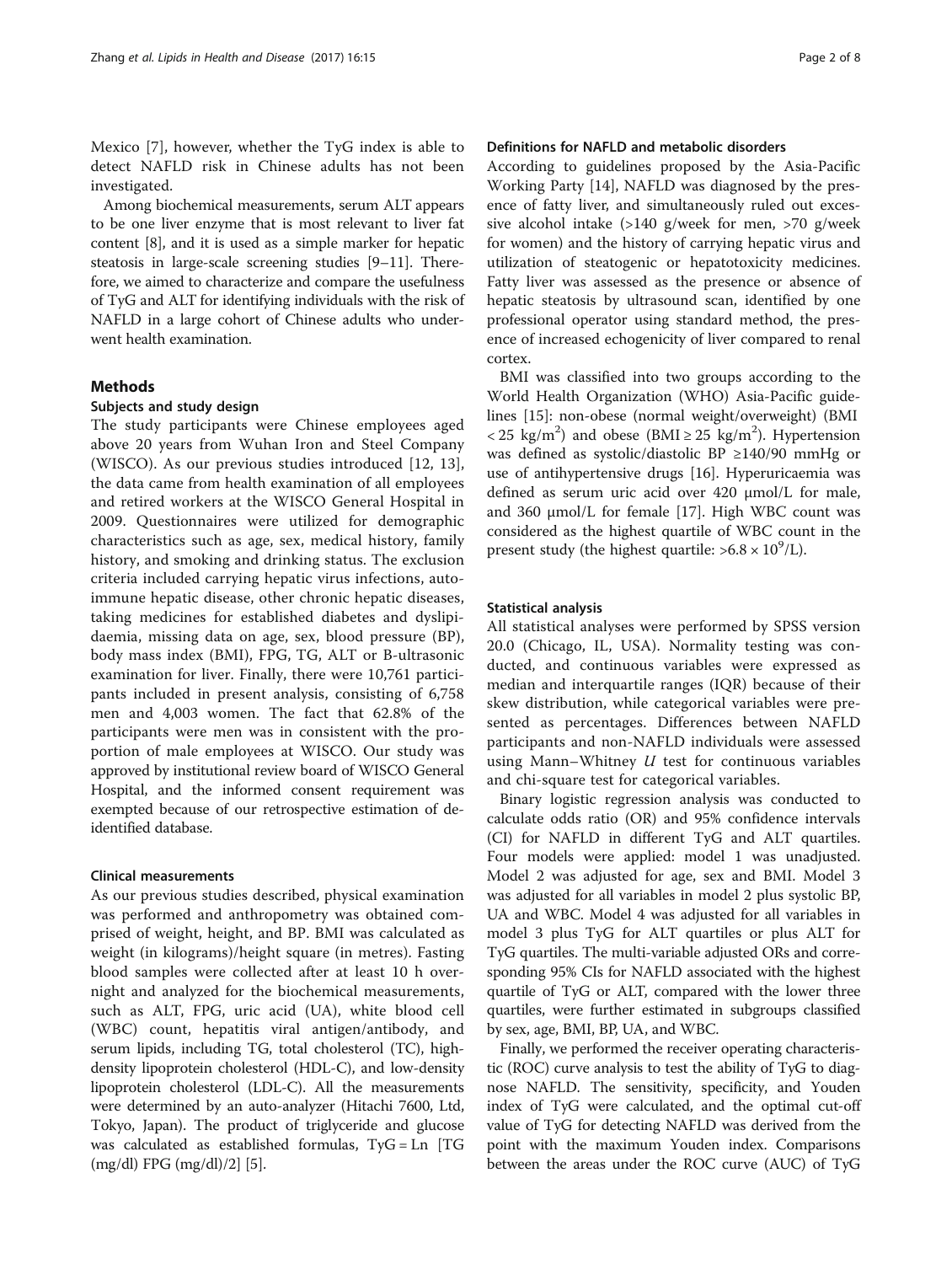and ALT, as well as TyG plus ALT were conducted by the method described by DeLong et al [[18](#page-7-0)].

A 2-tailed P value <0.05 was considered significant.

# Results

## Characteristics of the study population

In this population, the mean age was  $49.5$  ( $\pm$ 14.9) years and mean BMI 23.7  $(\pm 3.1)$  kg/m<sup>2</sup>. There were 4,349 participants diagnosed as NAFLD by liver ultrasonic examination, with a prevalence of 40.4%. Clinical characteristics of the study participants according to NAFLD category were described in Table 1. Compared to non-NAFLD individuals, NAFLD persons were more likely to be older, and to have a higher proportion of men, as well as to have an adverse cardiometabolic risk profile, such as higher BMI, BP, FPG, UA, TG, TC and LDL-C, and lower HDL-C (all  $P < 0.0001$ ). Notably, the median values of TyG index and ALT were both significantly elevated in subjects with NAFLD in contrast to those without the disease (both  $P < 0.0001$ ).

## Association between the TyG index and NAFLD risk

The prevalence of NAFLD was significantly increased along with the increasing levels of TyG. The prevalence in individuals of the highest TyG quartile was 72.8%, which showed a 6.3-fold increase as compared with that of the ones in the lowest quartile (Fig. [1a](#page-3-0)). We also observed a significant trend of increasing odds ratio for NAFLD with increasing levels of TyG in Table [2.](#page-3-0) The crude ORs for NAFLD (model 1) were 3.0 (2.6–3.5), 7.2 (6.3–8.3), and 20.4 (17.6–23.6) among subjects in the second, the third, and the fourth quartile of TyG, as compared to persons in the first TyG quartile (P for trend <0.0001). The ORs were dramatically decreased but the results remained significant after adjusted for age, sex and BMI (model 2). The associations persisted, even though they were slightly attenuated, after additional adjustment for systolic BP, UA and WBC (model 3), and further adjustment for ALT (model 4).

We also assessed the relationship between TyG of the top quartile, as compared with the three lower quartiles, and odds of NAFLD in diverse subgroups (Fig. [2a\)](#page-4-0). When controlling for potential risk factors, the greater ORs of TyG in the highest quartile for NAFLD were consistently seen in every evaluated subgroup, especially in subgroup of BMI <25 kg/m<sup>2</sup>. Meanwhile, the greater ORs were comparable between men and women, as well as between different age-, BP-, UA-, and WBC-subgroups.

# Comparison of the associations of TyG and ALT with NAFLD risk

As expected, the prevalence of NAFLD was significantly increased with the increasing levels of ALT (Fig. [1b](#page-3-0)). The prevalence in people of the fourth quartile of ALT was 66.2%, which rose to 3.7 times as compared with that of ones in the lowest ALT quartile. Similar to TyG, a trend toward higher risk of NAFLD was observed as ALT increased. However, the adjusted ORs for NAFLD of the second to fourth TyG quartiles (1.8 (1.5–2.1), 3.0  $(2.5-3.5)$ , and  $6.3$   $(5.3-7.5)$ , respectively) were greater than corresponding figures of ALT quartiles (1.5 (1.3– 1.7), 1.9 (1.6–2.2), and 3.1 (2.6–3.7), respectively)

Table 1 Characteristics of the participants according to presence of NAFLD

|                                           | Non-NAFLD           | <b>NAFLD</b>        | $P$ value |
|-------------------------------------------|---------------------|---------------------|-----------|
| Total, $N$ $(\%)$                         | 6 412 (59.6%)       | 4 349 (40.4%)       |           |
| Men, N (%)                                | 3 622 (56.5%)       | 3 136 (72.1%)       | < 0.0001  |
| Age, years                                | 47.0 (36.0-57.0)    | 52.0 (43.0-59.0)    | < 0.0001  |
| Body mass index, $kg/m^2$                 | 22.1 (20.4-23.8)    | 25.6 (24.0-27.4)    | < 0.0001  |
| Systolic blood pressure, mmHg             | 120.0 (110.0-130.0) | 128.0 (120.0-139.0) | < 0.0001  |
| Diastolic blood pressure, mmHg            | 75.0 (70.0-80.0)    | 80.0 (75.0-90.0)    | < 0.0001  |
| Fasting plasma glucose, mmol/L            | $4.9(4.6-5.3)$      | $5.2(4.8-5.8)$      | < 0.0001  |
| Triglycerides, mmol/L                     | $0.9(0.7-1.3)$      | $1.6(1.1-2.4)$      | < 0.0001  |
| Total cholesterol, mmol/L                 | $4.4$ $(3.8-5.0)$   | $4.8(4.2 - 5.4)$    | < 0.0001  |
| HDL cholesterol, mmol/L                   | $1.4(1.2-1.6)$      | $1.2(1.1-1.4)$      | < 0.0001  |
| LDL cholesterol, mmol/L                   | $2.6(2.2-3.1)$      | $3.0(2.5-3.5)$      | < 0.0001  |
| Uric acid, µmol/L                         | 282.0 (233.0-334.0) | 333.0 (284.9-384.6) | < 0.0001  |
| White blood cell counts, $\times 10^9$ /L | $5.5(4.7-6.5)$      | $6.1(5.3 - 7.2)$    | < 0.0001  |
| Alanine aminotransferase, U/L             | 17.0 (13.0-24.0)    | 26.0 (18.0-37.0)    | < 0.0001  |
| TyG                                       | $8.2(7.8-8.6)$      | $8.8(8.4-9.3)$      | < 0.0001  |

Data are presented as median (interquartile range) or percentage

TyG indicates the triglycerides and glucose index

NAFLD: nonalcoholic fatty liver disease; HDL; high density lipoprotein; LDL; low density lipoprotein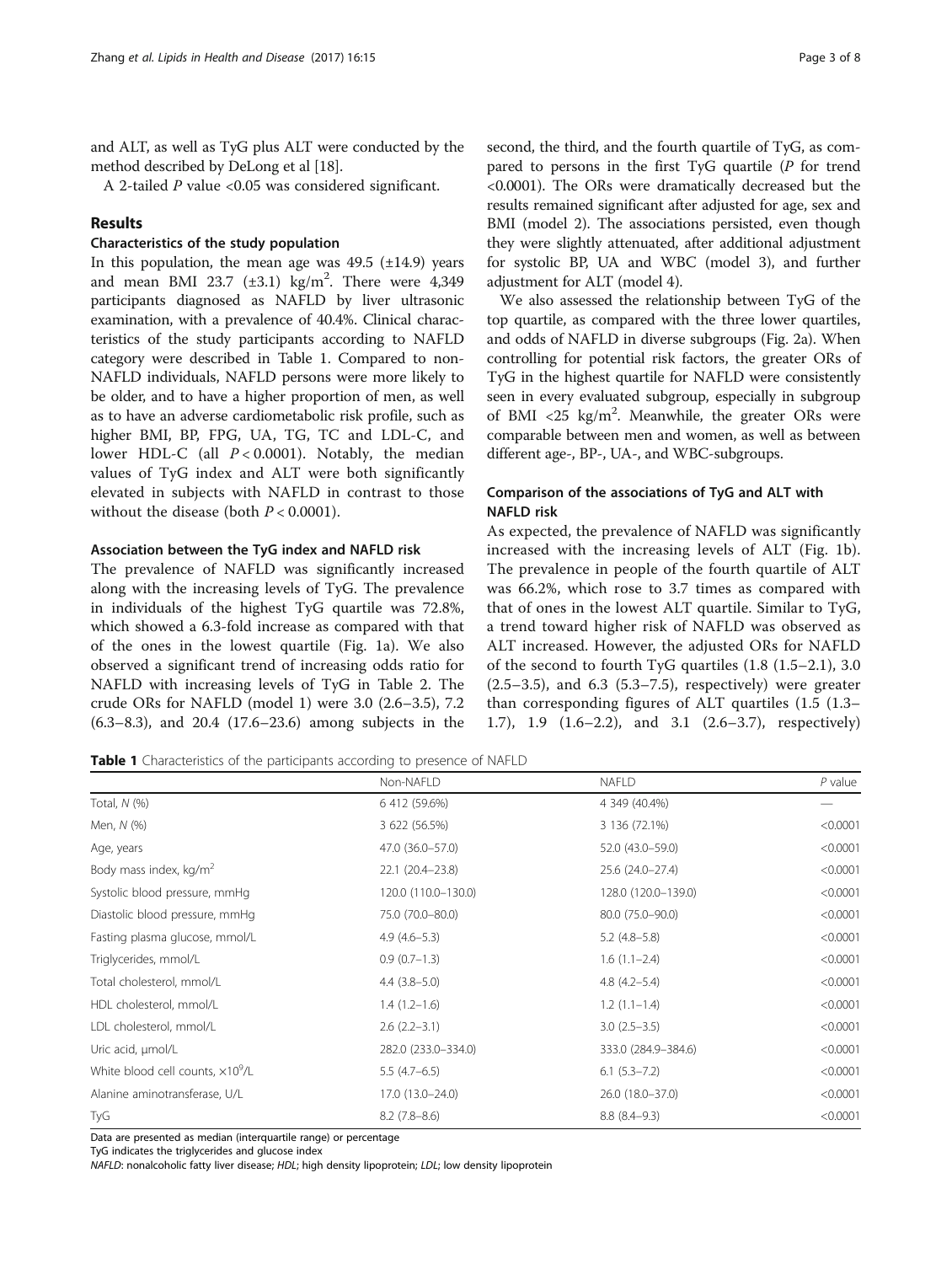<span id="page-3-0"></span>

(Table 2). Furthermore, in the subgroup analysis, the greater ORs for NAFLD of ALT in the highest quartile were consistently seen in every evaluated subgroup, although these ORs for NAFLD were less than those of the corresponding figures of TyG (Fig. [2b](#page-4-0)).

When the subjects were divided into 16 groups by TyG and ALT quartiles, combined effect of TyG and ALT in identifying individuals with NAFLD risk was seen (Table [3](#page-4-0)). The multivariable-adjusted ORs for NAFLD significantly increased along with increasing quartiles of both ALT and TyG (P for interaction <0.05). Individuals in the highest quartile of ALT by the highest quartile of TyG had a much higher risk of NAFLD (OR 17.3 (95% CI 12.2–24.4)) than those in the lowest ALT quartile by the lowest TyG quartile. Importantly, the ORs for NAFLD increased more quickly across ordinal TyG quartiles in each ALT quartile, as compared with the ones across ALT quartiles in each TyG quartile.

# Diagnostic accuracy of ALT and TyG for NAFLD

Using elevated ALT ( $\geq$ 40.0 U/L, the upper limit of reference range) as the diagnostic tool for NAFLD in this

population yielded a prevalence of 12.5% (1 348 cases/ 10 761). Compared with ultrasonography, the sensitivity of ALT was 22.0% (957/4 349 cases) for detecting individuals with ultrasound-diagnosed NAFLD, with a specificity of 93.9%. Using the ROC curve, the optimal cut-off point of ALT was 20.5 U/L, yielding sensitivity and specificity of 66.1 and 65.9%, respectively. The AUC of ALT for predicting NAFLD was 0.715 (95% CI  $0.705 - 0.725$ ) ( $P < 0.0001$ ).

In contrast, the AUC of TyG was significantly higher than that of ALT (0.782 (95% CI 0.773–0.790); P < 0.0001 for the difference of the AUCs). The optimal cut-off point of TyG was 8.5, with a sensitivity of 72.2% and specificity of 70.5%. Additionally, when TyG was added to ALT (TyG + ALT model), the AUC was higher than that of TyG and ALT alone (0.804 (95% CI 0.795–0.812), P < 0.0001 for the difference of the AUCs), with 71.0 and 74.9% sensitivity and specificity (Fig. [3\)](#page-5-0).

#### Subgroup analysis according to ALT

Elevated ALT is common in nonalcoholic steatohepatitis, thus, we further divided the population into two subgroups (ALT <40 U/L as normal ALT group and >40 U/L as elevated ALT group) and compared the predictive efficiency of TyG and ALT, respectively. Patients with NAFLD had significantly higher levels of TyG and ALT than non-NAFLD subjects in both normal (TyG, 8.8 vs. 8.2; ALT, 22.0 vs. 16.0 U/L; both P < 0.0001) and elevated (TyG, 9.0 vs. 8.3; ALT, 53.0 vs. 49.0 U/L; both P < 0.0001) ALT groups. The fourth quartile of TyG was associated more closely with NAFLD risk than the fourth quartile of ALT in either normal (adjusted ORs for TyG vs. ALT: 5.6 (4.7–6.8) vs. 2.4 (2.0–2.9)) or elevated ALT group (adjusted ORs: 7.3 (4.3–12.3) vs. 1.2 (0.7–1.8)) (Additional file [1:](#page-6-0) Table S1). The ROC analysis also showed that TyG was superior to ALT in predicting NAFLD in both subgroups. Notably, the diagnostic value of ALT was markedly weaken in elevated ALT group  $(AUC = 0.562)$  than in

Table 2 Odds ratios for NAFLD in different quartiles of TvG index or ALT

|     |                 | Model1           | Model <sub>2</sub> | Model3           | Model4              |
|-----|-----------------|------------------|--------------------|------------------|---------------------|
| TyG | Q1 (Reference)  |                  |                    |                  |                     |
|     | Q2 (OR, 95% CI) | $3.0(2.6-3.5)$   | $1.9(1.6-2.2)$     | $1.8(1.5-2.1)$   | $1.8(1.5-2.1)$      |
|     | Q3 (OR, 95% CI) | $7.2(6.3-8.3)$   | $3.4(2.9-4.1)$     | $3.1(2.6-3.6)$   | $3.0(2.5-3.5)$      |
|     | Q4 (OR, 95% CI) | 20.4 (17.6–23.6) | $8.1(6.8-9.6)$     | $6.8$ (5.7–8.1)  | $6.3$ $(5.3 - 7.5)$ |
| ALT | Q1 (Reference)  |                  |                    |                  |                     |
|     | Q2 (OR, 95% CI) | $2.0(1.8-2.3)$   | $1.6(1.3-1.8)$     | $1.6(1.3-1.8)$   | $1.5(1.3-1.7)$      |
|     | Q3 (OR, 95% CI) | $3.6(3.2-4.1)$   | $2.1(1.8-2.5)$     | $2.1(1.8-2.4)$   | $1.9(1.6-2.2)$      |
|     | Q4 (OR, 95% CI) | $8.6(7.6-9.7)$   | $4.1(3.5-4.8)$     | $3.8(3.2 - 4.4)$ | $3.1(2.6-3.7)$      |

Model 1 was unadjusted

Model 2 was adjusted for age, sex and body mass index

Model 3 was adjusted for all variables in model 2 plus systolic blood pressure, uric acid and white blood cell counts

Model 4 was adjusted for all variables in model 3 plus TyG for ALT quartiles or plus ALT for TyG quartiles

NAFLD: nonalcoholic fatty liver disease; ALT: alanine aminotransferase; Q1: first quartile; Q2: second quartile; Q3: third quartile; Q4: fourth quartile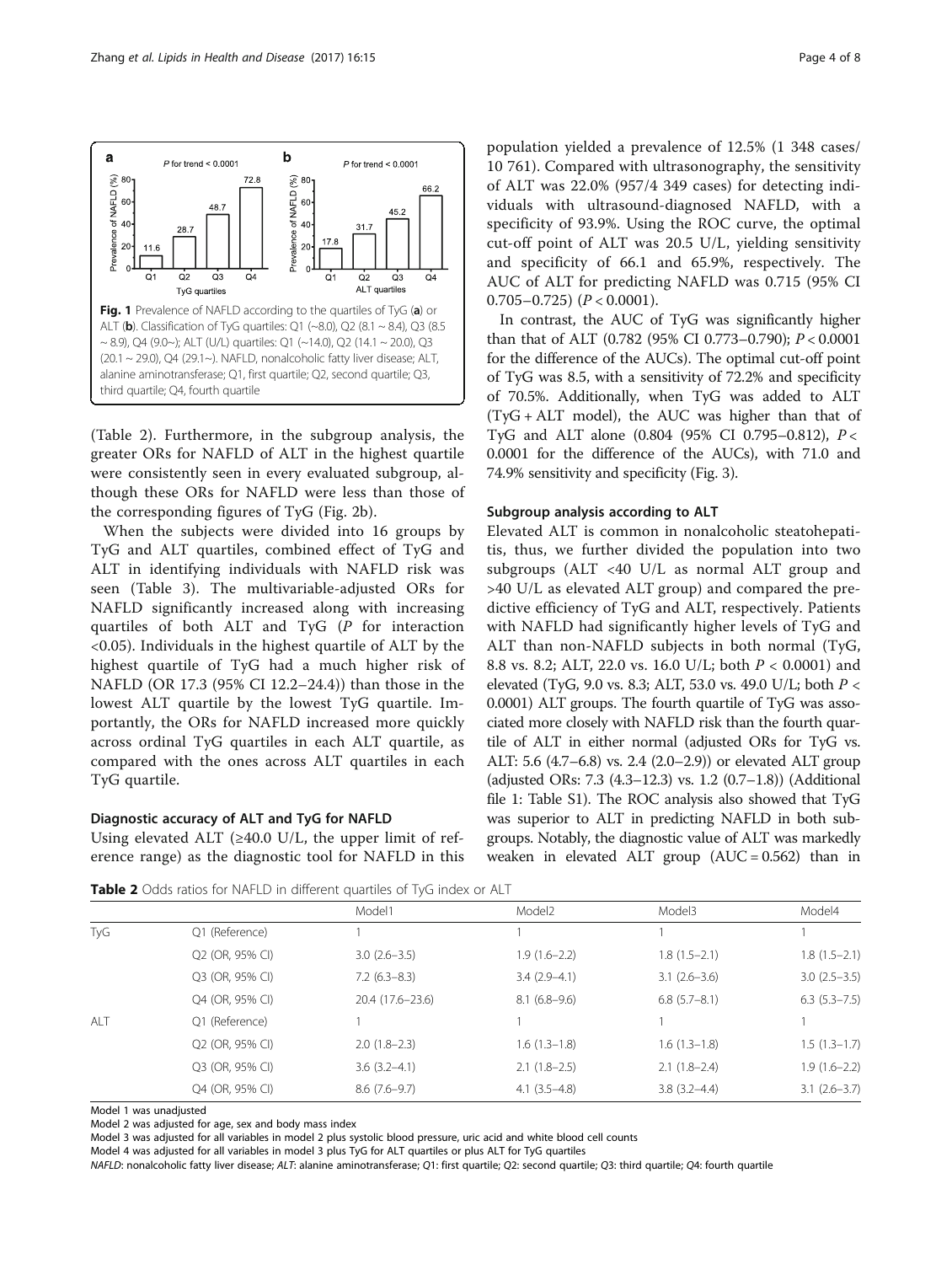<span id="page-4-0"></span>

normal ALT group  $(AUC = 0.684)$ , whereas the predictive ability of TyG was slightly strengthened in elevated ALT group  $(AUC = 0.787$  vs. 0.769 for normal ALT group) (Additional file [1](#page-6-0): Table S2).

# **Discussion**

In the present study, we observed a strong and positive association between TyG and risk of NAFLD, after adjustment for potential confounders. We also demonstrated that TyG could detect NAFLD accurately with a AUC of 0.782 (0.773–0.790) and the optimal cut-off point of TyG for diagnosing NAFLD was 8.5, with a sensitivity of 72.2% and specificity of 70.5% in Chinese. The TyG index was much superior to ALT for identifying NAFLD in the population. Furthermore, adding TyG to ALT had an even better performance to detect subjects at risk for NAFLD. Thus, TyG could be an effective noninvasive method for the identification of NAFLD.

In our study, ALT was associated with NAFLD risk as anticipated. Except for the intimate correlation with liver fat content, ALT not only has high specificity for liver injury, but also is considered to be a nontraditional cardiometabolic risk factor, associated with type 2 diabetes, metabolic syndrome and subsequent cardiovascular disease [[19, 20\]](#page-7-0). In recent guidelines recommended

by EASL-EASD-EASO [\[21\]](#page-7-0), liver enzymes, except for ultrasound, is suggested to be part of routine work-up for screening NAFLD in subjects with obesity or metabolic syndrome. Moreover, Recent studies reported that ALT was associated with markers of oxidative stress and inflammation which can lead to insulin resistance and further promote excessive accumulation of triglycerides in liver [[22, 23](#page-7-0)]. However, there were studies suggesting that ALT is not a sensitive marker for NAFLD. One study suggested that 79% of subjects with hepatic steatosis had normal levels of ALT [[24\]](#page-7-0) and the sensitivity of ALT for the diagnosis of primary NAFLD is much lower, as compared with ultrasonography [[25](#page-7-0)]. In accordance with prior studies, our findings showed that only 22.0% of individuals with NAFLD had increased levels of ALT  $(\geq 40 \text{ U/L})$ . This result implicated that elevated ALT is probably inadequate to identify the individuals with NAFLD. It is, therefore, important to find more sensitive biomarker other than ALT for detect individuals with NAFLD in clinical practice.

Our data suggested that TyG performed better than ALT to discriminate NAFLD as indicated by the present study that the TyG had a stronger association with risk of NAFLD and a larger AUC for diagnosing NAFLD, as compared with ALT. This observation is not surprising

Table 3 Adjusted odds ratios for NAFLD in four TyG quartiles by ALT quartiles

|     |                 | TyG             |                 |                   |                   |  |
|-----|-----------------|-----------------|-----------------|-------------------|-------------------|--|
|     |                 | Q1 (OR, 95% CI) | Q2 (OR, 95% CI) | Q3 (OR, 95% CI)   | Q4 (OR, 95% CI)   |  |
| ALT | Q1 (OR, 95% CI) |                 | $1.4(1.0-2.0)$  | $2.2(1.5-3.2)$    | $5.0(3.4 - 7.2)$  |  |
|     | Q2 (OR, 95% CI) | $1.2(0.8-1.8)$  | $2.3(1.6-3.3)$  | $3.5(2.5-4.9)$    | $7.4(5.2 - 10.7)$ |  |
|     | Q3 (OR, 95% CI) | $1.5(1.0-2.2)$  | $2.9(2.1-4.0)$  | $4.6(3.3-6.4)$    | $8.9(6.3-12.4)$   |  |
|     | Q4 (OR, 95% CI) | $2.2(1.5-3.4)$  | $4.1(2.9-5.9)$  | $7.9(5.6 - 11.1)$ | 17.3 (12.2-24.4)  |  |

Adjusted variables included age, sex, body mass index, systolic blood pressure, uric acid and white blood cell counts

NAFLD: nonalcoholic fatty liver disease; AL: alanine aminotransferase; Q1: first quartile; Q2: second quartile; Q3: third quartile; Q4: fourth quartile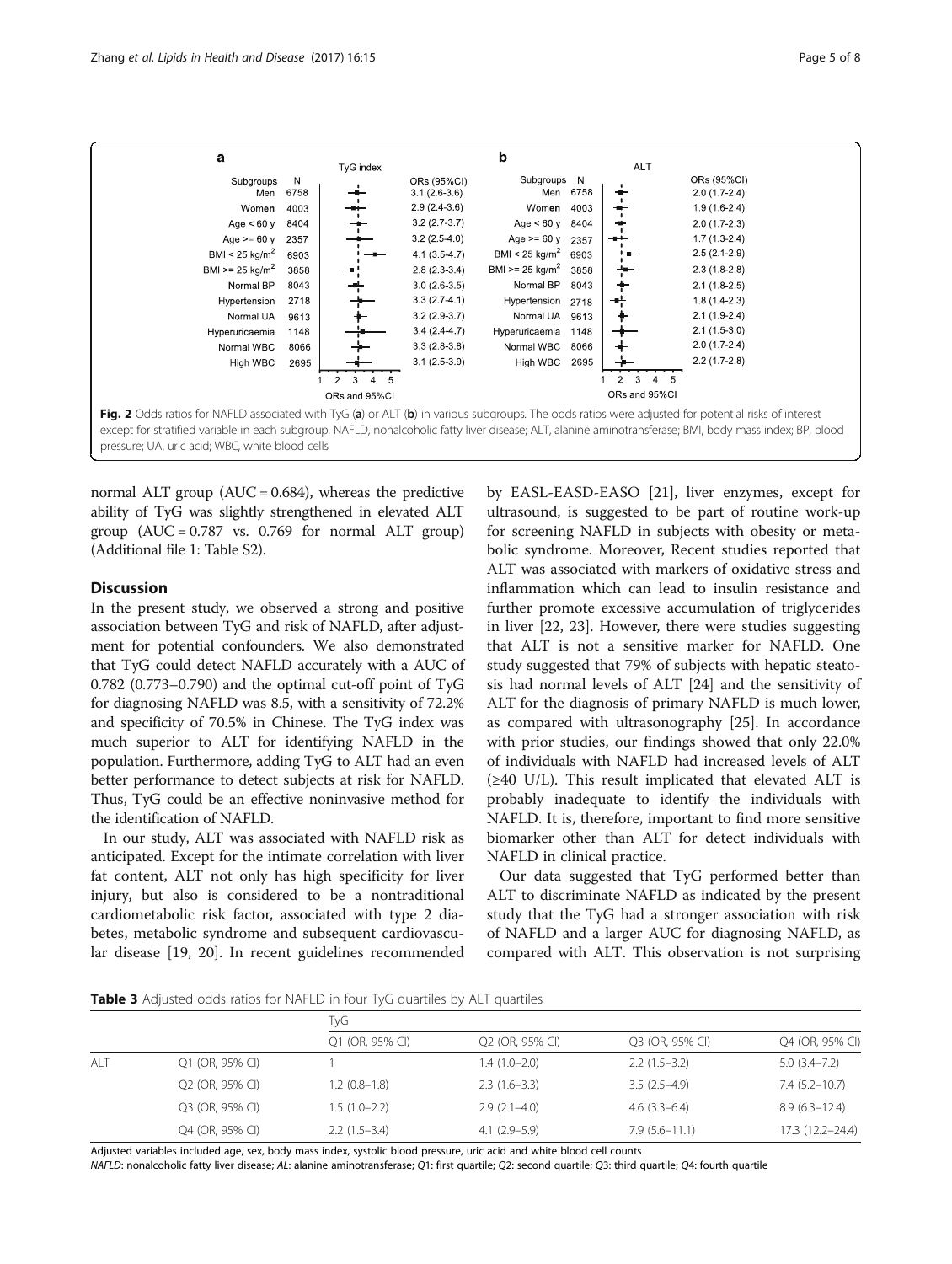<span id="page-5-0"></span>

since the TyG index, derived from TG and FPG, takes into consideration the two crucial metabolic variables altered in fatty liver, and highly correlates with insulin resistance [\[6\]](#page-7-0), the key pathogenesis of NAFLD. Recently, there is growing interest in the TyG index. Several studies have reported that the TyG index was associated with the development of diabetes and cardiovascular diseases [[26, 27](#page-7-0)]. Although the TyG index mathematical model was developed in Mexican population, our prior study showed that the TyG index was effective to identify the risk of insulin resistance (assessed by homeostasis model assessment of insulin resistance) in Chinese individuals [[28\]](#page-7-0). Importantly, in the SAM study, Gastaldelli et al. [[29\]](#page-7-0) proposed the TyG was not a good measure of peripheral insulin resistance but rather of hepatic insulin resistance since it was well correlated with the amount of hepatic fat. The present study observed that high level of TyG was associated with increased risk of NAFLD in a dose-response manner. Actually, prior studies have shown that TyG was independently associated with hepatic steatosis in chronic hepatitis C patients and NAFLD patients [\[30, 31\]](#page-7-0), which is agreeable with our present study. More recent study conducted by Simental-Mendia et al. [[7\]](#page-7-0) also suggested that TyG is effective to screen simple steatosis in 50 asymptomatic women and is superior to other indices for NAFLD, including SteatoTest, NashTest, and Fatty liver index. However, the small size of the cohort and lack of men participants limited the generalization of the results. Thus, further validating the ability of TyG in identifying NAFLD in large and diverse population is needed. In the present study, we determined in a large Chinese population that a threshold of TyG  $\geq$ 8.5 was effective enough to identify NAFLD individuals, with an AUC of 0.782. Notably, the cut-off point of 8.5 was quite different from the finding of 4.58 by Simental-Mendia [\[7\]](#page-7-0), the reason for this may be explained by the different metabolic status among subjects from the two studies or the different ethnicities. The TyG level in our study was similar to that of other population from Korea [\[27, 32\]](#page-7-0), America [\[33\]](#page-7-0), France [[30\]](#page-7-0), and Spain [[26\]](#page-7-0), whereas the level of TyG in studies from Mexico was close to that of participants from Italy [[31\]](#page-7-0). We also found that the diagnostic accuracy of TyG was superior to ALT, even if the optimal cut-off point of ALT was 20.5 U/L with a sensitivity of 66.1% and specificity of 65.9%. NAFLD is closely associated with obesity and metabolic syndrome and characterized by excessive accumulation of triglycerides in the liver, which leads to hepatic insulin resistance. In turn, the condition of insulin resistance in liver leads to overproduction of fasting plasma glucose and very low density lipoprotein (VLDL), which contains rich triglycerides present in serum [\[4](#page-7-0)]. Our results, actually, showed that NAFLD individuals had significantly higher BMI, FPG and triglycerides levels than those with non-NAFLD. Based on above observations, it is reasonable to use TyG index, a product of triglycerides and FPG, as an effective diagnostic tool for NAFLD.

The TyG index was also superior to ALT in identifying NAFLD in individuals with elevated ALT (≥40 U/L). Serum level of ALT is commonly used as a surrogate indicator for evaluating liver histology in various liver diseases, and ALT seems to be more closely associated with steatohepatitis than other biomarkers, e.g. cytokeratin-18 [[34](#page-7-0)]. That is, in elevated ALT group, NAFLD subjects are suspected as suffering from steatohepatitis. Therefore, our results indicated that TyG was an efficacy predictor for NAFLD (including both simple steatosis and steatohepatitis).

The predicting efficacy of TyG for risk of NAFLD was partially affected by BMI of the individuals. As we showed in Table [2](#page-3-0), ORs in model 1 were dramatically decreased when they were adjusted for age, sex and BMI in model 2. However, subgroup analysis indicated that the association of TyG and NAFLD risk was significantly stronger in non-obese subjects than that in obese ones, but this was not the case in subgroups with different sex and age. These results, therefore, suggested that BMI is an important factor affected TyG efficacy for identifying the individuals with risk of NAFLD.

The results of the present study also showed that TyG could improve diagnostic accuracy of ALT for detecting NAFLD as evidenced by enlarged AUC when adding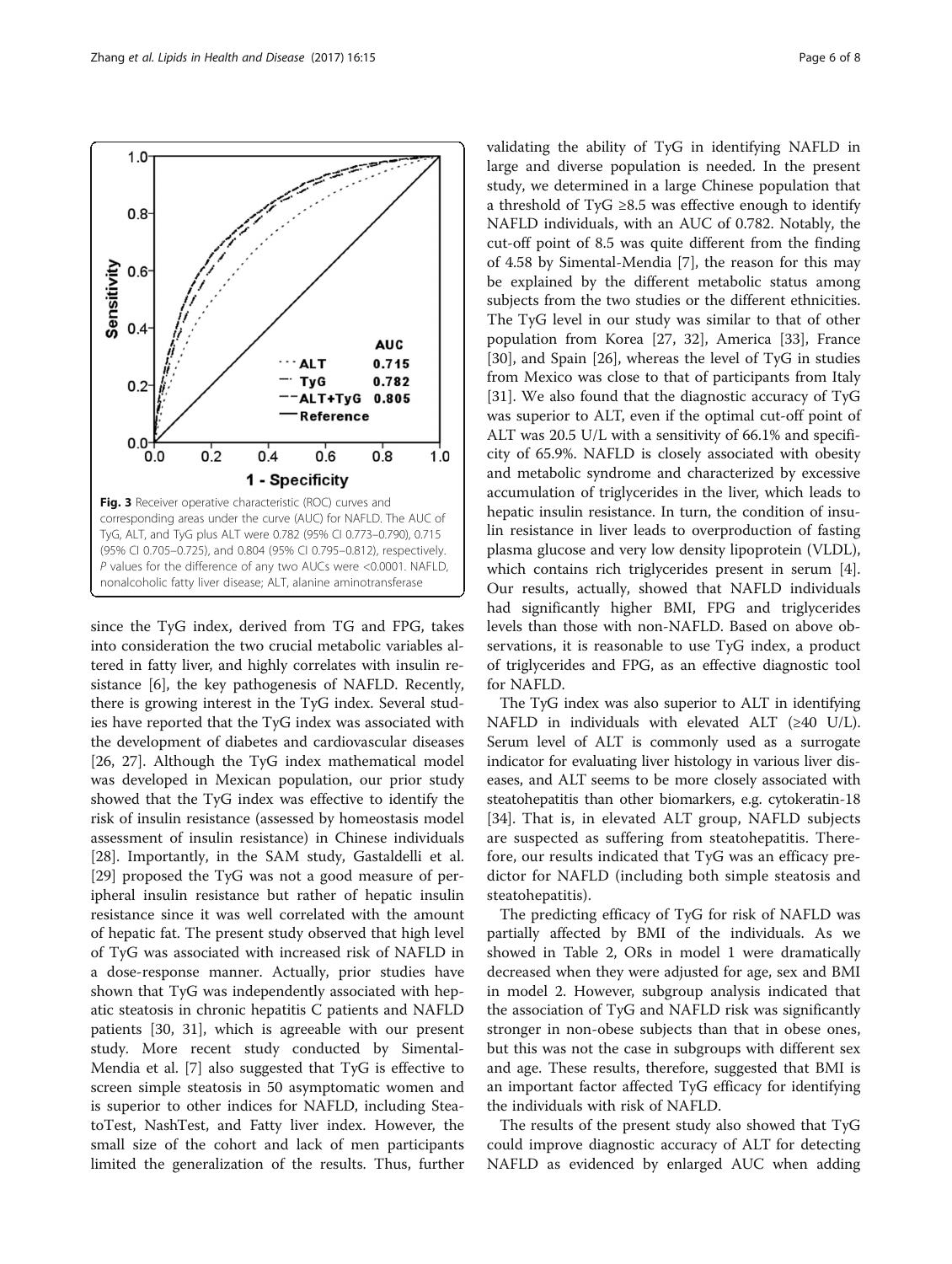<span id="page-6-0"></span>TyG to ALT. This finding further verified the effectiveness of TyG in the diagnosis of NAFLD. Simultaneously, it was likely to have a synergy effect between TyG and ALT in association with NAFLD, as indicated by the significant interaction between TyG and ALT on the risk of NAFLD in Table [3.](#page-4-0) Moreover, our findings of the model 4 in Table [2](#page-3-0) showed that ALT and TyG index were two independent variables for predicting the risk of NAFLD, notwithstanding, these two markers may influence each other and contribute to the same pathogenic mechanism leading to the development and progression of NAFLD.

The strength of our study includes the relative large sample size, the diverse subgroups analysis, and the comprehensive analysis of the variables. There are several limitations in the present study. First, we recognized NAFLD only by ultrasonography, which has limited sensitivity and could not reliably detect steatosis when liver fat infiltration <20% [\[35, 36\]](#page-7-0) or in obese indi-viduals especially with BMI > 40 kg/m<sup>2</sup> [\[37\]](#page-7-0). However, in clinical practice, ultrasound is proposed as a preferable imaging method for screening NAFLD individuals, as it is cheaper and more widely available [[21\]](#page-7-0). Second, the study was cross sectional so that a causal relationship cannot be obtained and the participants in the present study came from selected populations (industrial employees and retired workers) with a preponderance of men; therefore, extrapolating the findings to the Chinese general population or to other races or ethnicities should be interpreted cautiously. Third, the information about abdominal obesity, i.e. waist circumference, was not available, therefore, we could not compare the efficacy between TyG and other clinical indexes, such as fatty liver index and lipid accumulation products, which is an important issue and further studies are needed. Finally, the ability of TyG in detecting steatohepatitis and advanced fibrosis was not able to be evaluated in the present study due to the lack of liver biopsy. However, Simental-Mendia et al. [\[7](#page-7-0)] found that TyG was a better screening method for simple steatosis and steatohepatitis, as compared to other well-known clinical markers for NAFLD. At the same time, due to the limited sample size of that study, it is necessary to further verify in large and various population.

# Conclusions

We validated the effectiveness of the TyG index in identifying individuals at risk for NAFLD in a large sample of Chinese participants. We determined that the optimal cut-off point of TyG for identifying NAFLD was 8.5 among Chinese adults. Our findings have important clinical implications. Liver biopsy was invasive and the imaging examination for NAFLD is not practical and convenient in epidemiologic studies and some retrospective cohorts, and serum biomarkers are preferred for large scale screening studies, hence the TyG index may be widely used for identification and subsequent management of individuals with NAFLD.

## Additional file

[Additional file 1: Table S1.](dx.doi.org/10.1186/s12944-017-0409-6) Odds ratios for NAFLD in different quartiles of TyG index or ALT in ALT <40 and ≥40 U/L groups. Table S2 Diagnostic value of TyG and ALT for NAFLD in ALT <40 and ≥40 U/L groups. (DOCX 19 kb)

#### Abbreviations

ALT: Alanine aminotransferase; AST: Aspartate aminotransferase; AUC: Areas under the curve; BMI: Body mass index; BP: Blood pressure; CI: Confidence intervals; FPG: Fasting plasma glucose; GGT: γ-glutamyltransferase; HDL-C: High-density lipoprotein cholesterol; IQR: Interquartile ranges; LDL-C: Lowdensity lipoprotein cholesterol; NAFLD: Nonalcoholic fatty liver disease; OR: Odds ratio; ROC: Receiver operating characteristic; TC: Total cholesterol; TG: Triglycerides; UA: Uric acid; VLDL: Very low density lipoprotein; WBC: White blood cell

#### Acknowledgements

We thank all study participants for their cooperation.

#### Funding

The study was supported by the grant from National Natural Science Foundation of China (81570740).

#### Availability of data and materials

The raw data will not be shared as participants did not consent to this.

#### Authors' contributions

SZ, TD and XY contributed to the study design. JZ, HL, XL, JX, and YY contributed to data acquisition. SZ and TD completed the statistical analyses. SZ drafted the manuscript. XY revised the manuscript. All authors have read and approved the final manuscript.

#### Competing interests

The authors declare that they have no competing interests.

#### Consent for publication

Not applicable.

#### Ethics approval and consent to participate

This study was approved by institutional review board of Wuhan Iron and Steel Company General Hospital, and the informed consent requirement was exempted because of our retrospective estimation of de-identified database.

#### Author details

<sup>1</sup> Division of Endocrinology, Department of Internal Medicine, Tongji Hospital, Tongji Medical College, Huazhong University of Science and Technology, 1095 Jiefang Avenue, Wuhan 430030, China. <sup>2</sup> Department of Health Examination, Wuhan Iron and Steel Company (WISCO) General Hospital, 29 Metallurgical Avenue, Wuhan 430080, China. <sup>3</sup>Department of Endocrinology Wuhan Iron and Steel Company (WISCO) General Hospital, 29 Metallurgical Avenue, Wuhan 430080, China.

#### Received: 9 October 2016 Accepted: 5 January 2017 Published online: 19 January 2017

#### References

- 1. Chalasani N, Younossi Z, Lavine JE, Diehl AM, Brunt EM, Cusi K, et al. The diagnosis and management of non-alcoholic fatty liver disease: practice guideline by the American Gastroenterological Association, American Association for the Study of Liver Diseases, and American College of Gastroenterology. Gastroenterology. 2012;142:1592–609.
- 2. Marchesini G, Moscatiello S, Di Domizio S, Forlani G. Obesity-associated liver disease. J Clin Endocrinol Metab. 2008;93:S74–80.